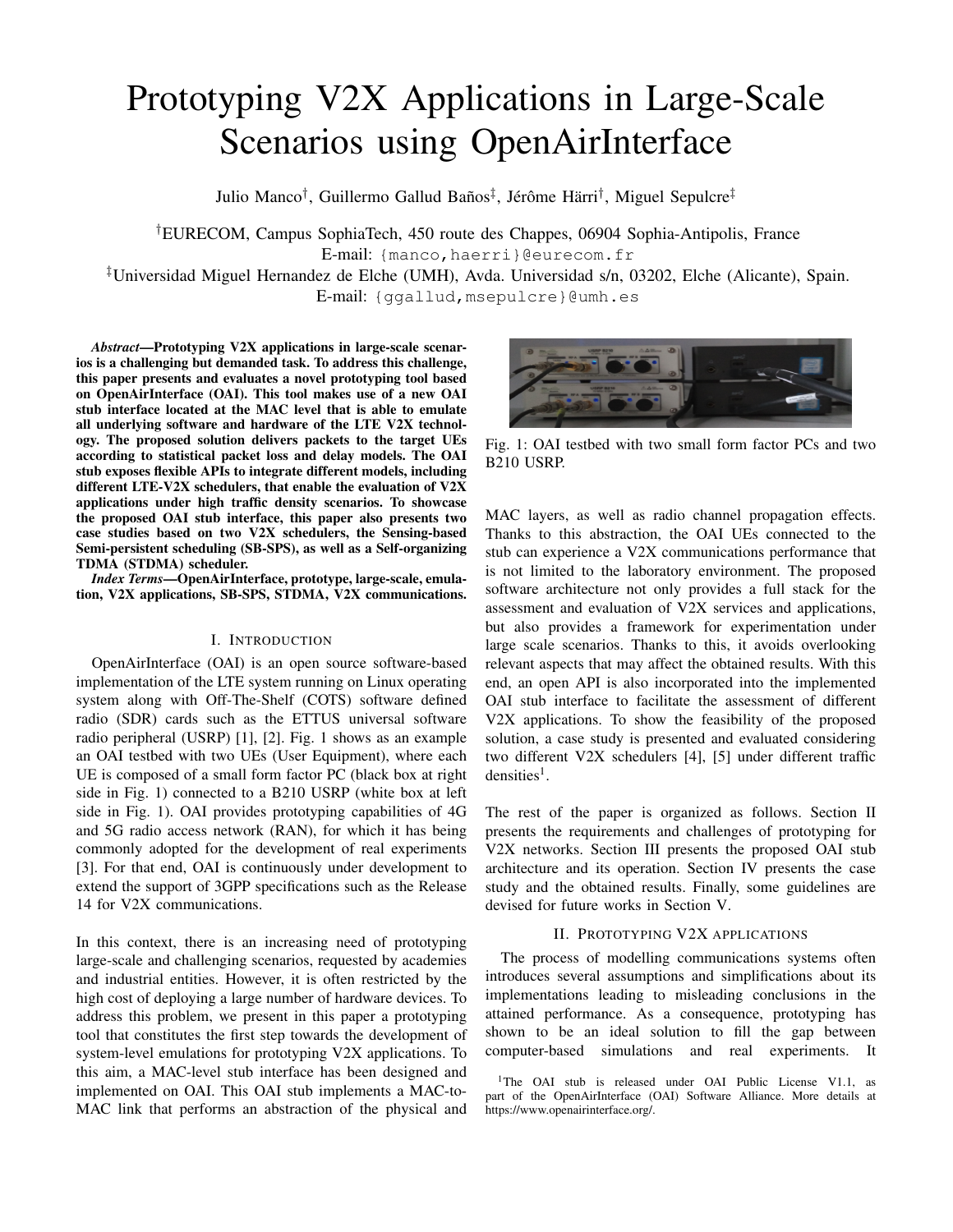

Fig. 2: OAI architecture for V2X application prototyping

constitutes a preliminary stage to implement and debug a system, and thus providing a full-scale and functional realization of a research concept. In the development of V2X technologies, the current progress of standardization in 3GPP has leveraged the industry. Despite the numerous research projects and field tests that have been carried out, it is still essential to provide suitable solutions for LTE-V2X to fulfill the market requirements, while promoting the development of LTE-based V2X industries.

Moreover, there exists an increasing need for more trials and testing supporting a large number of vehicles in real environments for safety applications. Currently simulation tools such as ns-3 and OMNeT++, among others, cannot support the prototyping and testing of V2X applications. Platooning and advanced/remote driving applications, are some of these applications that require stringent reliability, low latencies, high data rates and larger communication ranges. Hence, prototyping plays a key role in the development of V2X applications, in particular it is critical for trustworthy system reliability that moving from small-scale to large-scale can be performed with the same V2X application prototypes.

On the other hand, although there exists commercial products available on the market, they are often specifically designed for a particular application and have a high cost. They are also closed solutions that are not open source, and thus they do not allow further enhancements, as it will be required for Ultra-Reliable Low latency Communications (URLLC) for V2X communications in 5G-NR.

We address these problems with the development of a prototyping tool that not only allow us to evaluate V2X applications in large-scale scenarios, but also it is highly configurable to incorporate different V2X communication protocols and propagation conditions.

## III. OAI LINK-LAYER STUB

In this Section, we describe the architecture of the proposed OAI stub, and provide some guidelines for its configuration



Fig. 3: OAI stub architecture

and operation for the emulation of V2X communications.

## *A. Stub architecture*

The architecture of the proposed solution is depicted in Fig. 2 considering two UEs emulating sidelink (SL) communications tailored for the direct communication between vehicles without passing through the base station. As illustrated in this figure, OAI provides a full implementation of PDCP, RLC, MAC and RRC layers. The MAC layer is the lowest sub-layer of layer 2 in LTE radio protocol stack and constitutes an important part of our stub architecture. This is the case because it connects to the proposed stub entity in order to exchange protocol data units (PDUs) with other UEs, while connecting to the RLC layer using logical channels.

We have introduced into this architecture a link between MAC layers of the UEs, while allowing to run V2X applications. By doing this, we enable their evaluations even when a PHY layer is not available. At the same time, it allows the assessment of upper layer protocols and different aspects of the targeted application. Last but not least, the implemented stub is able to perform this assessment using only two UEs (i.e. two small form factor PCs) while experiencing the V2X communications performance achieved in a large scale scenario with hundreds of vehicles. In doing so, the proposed OAI stub allows the abstraction of scenarios with a large number of UEs by delivering or dropping the packets between two UEs running OAI.

It is worth mentioning that the transmissions of IP, Ethernet, ETSI Geonet, as well as customized packets are allowed in the proposed architecture after V2X SL communications are established over a PC5 interface also known as proximity service (ProSe). Thus providing a flexible and open platform for V2X applications such as security approaches and road safety applications, as well as for the development of future extensions and enhancements.

#### *B. Stub configuration/operation*

In an abstract way, the role of the proposed OAI stub is to either drop or deliver packets between two OAI V2X prototypes at MAC layer, considering configurable models. To that end, the OAI stub includes APIs providing the emulation V2X MAC/PHY functions and or V2X channel conditions as depicted on Fig. 3. Without loss of generalities the "PDR setting and decider" module (see stub block in Fig. 2) provides Packet Delivery Ratio (PDR) values under varying conditions.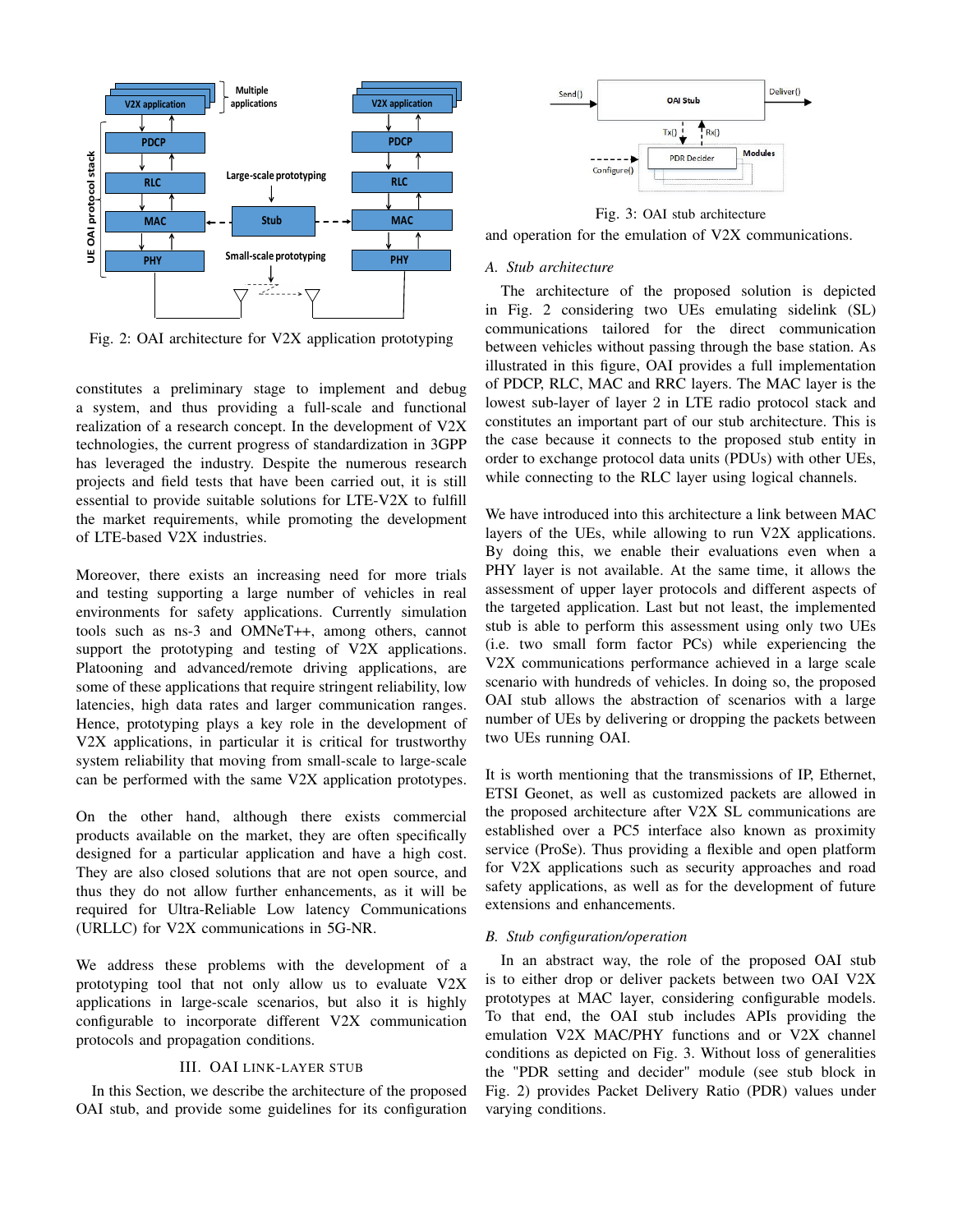TABLE I: OAI Stub API description

| <b>APIs</b>          | Values                                     |
|----------------------|--------------------------------------------|
| send()               | packet size, MCS, priority                 |
| deliver()            | callback(OAI, bool, packet size, priority) |
| $\text{configure}()$ | XML(density, tx rate, tx power, speed,)    |
| tx()                 | packet size, MCS, priority                 |
| rx()                 | boolean(rx,dropped)                        |

In this module, the decision for which a packet is delivered or dropped can be configured by the user according to given PDR values. The PDR values embed propagation and interference effects, as well as the physical layer performance in terms of block error rates (BLER). Different PDR values can be used to emulate higher and lower traffic densities. All these aspects are easily configured and changed, while running V2X applications.

To make the aforementioned evaluation easier, we provide flexible APIs to configure the proposed OAI stub module, as described on Table I, where a configure function allows to set the parameters describing the targeted scenario, while tx and rx functions correspond to the input and output of the PDR decider. This module, "PDR decider", is executed each time a packet is received by the OAI Stub.In this way, for instance, a user aiming to evaluate a V2X scheduler could write lookup tables in XML files to configure the required changes into the stub. It is carried out by calling to the configure function, and if required other aspects of Stub are configurable. Therefore, different V2X schedulers can be examined without changes into the OAI prototype, and further knowledge of the OAI architecture, as well as procedures for compilations are not required.

With the proposed OAI stub and modules, different requirements can be solved. For instance, a user may only have analytical models, for which lookup tables may summarize this information by providing PDR values based on a set of input parameters. On the other hand, a stub module may also be written in any language and connected to the OAI stub via socket interfaces. Accordingly, the OAI stub architecture provides means of evaluating V2X applications prototypes, while providing a highly flexible way to replace the underlying V2X models for large-scale emulations.

In the following section, we provide two case studies that illustrate the benefit of the proposed tool in prototyping of V2X applications in large-scale scenarios and two different V2X communication conditions.

#### IV. CASE STUDY – V2X AWARENESS APPLICATION

With the introduction of SL supported by the PC5 interface to interconnect two or more UEs, new communication modes have been designed for V2V communications. One of the most relevant ones is the LTE-V2X mode 4 defined in Release 14 [6], [7]. LTE-V2X mode 4 is used by vehicles to autonomously select their radio resources without the



Fig. 4: Packet Delivery Ratio as a function of the distance between transmitter and receiver for the SB-SPS scheduler. Comparison of analytical values and results obtained with the proposed prototyping tool.

assistance of the cellular infrastructure. It is based on a Sensing-Based Semi-Persistent Scheduling (SB-SPS) that has been so far well studied and researched [4]. In fact, an analytical performance model has been derived recently under a wide range of parameters and conditions in [8].

In the same way, a distributed protocol STDMA, originally considered as an alternative to CSMA/CA [9], has been adapted for SL communications [5] because of its desirable properties for safety-critical communications. It employs a slot reservation system taken into account the slots reserved by other terminals in proximity, while enabling users to transmit periodical messages.

## *A. Large-scale V2X evaluations*

The SB-SPS is the default C-V2X scheduler available in future commercial C-V2X products. A vehicle reserves selected resources for a random number of consecutive packets, and new resources are selected based on a sensing process that takes into account the previously received and detected packets <sup>2</sup>. Using the proposed prototyping tool, we examine the impact of this scheduler on a V2X awareness application prototype under large-scale conditions.

For that end, we have used the PDR curves of the analytical performance model proposed in [8] considering a highway scenario with different traffic densities, the Winner+ B1 propagation model and the BLER curves defined in R1-160284 (DMRS enhancement of V2V in 3GPP). Both OAI UEs periodically transmit 10 packets per second (size 190 bytes), and we configure the stub for adding additional vehicles, each also periodically transmitting 10 packets per second with a transmission power of 20 dBm, and a packet

 $2$ For more details, the reader may be referred to [4] and references therein.